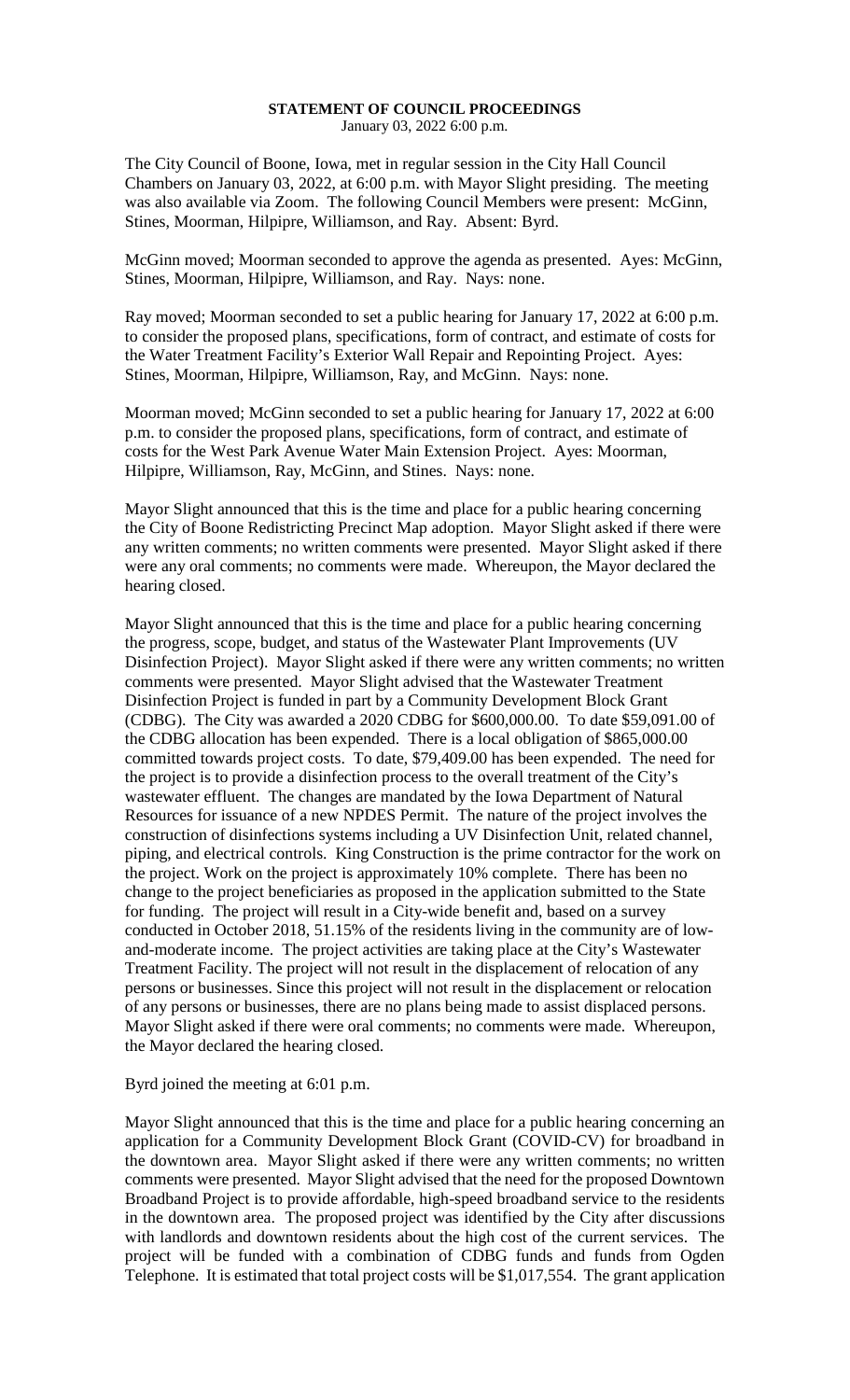will be submitted to the Iowa Economic Development Authority no later than March 1, 2022 at midnight. The City is requesting \$500,000.00 in CDBG funds for the proposed project. The project will result in a City-wide benefit and based on a survey conducted in October 2021, 64.98% of the residents living in the project area are of low-and-moderate income. The proposed project activities will take place in the City of Boone's downtown district. The proposed project will not result in the displacement or relocation of any persons or businesses. No persons will be displaced by the proposed project. The nature of the proposed project involves the construction of broadband infrastructure in the downtown area. Mayor Slight asked if there were any oral comments; no comments were made. Whereupon, the Mayor declared the hearing closed.

Mayor Slight announced that this is the time and place for a public hearing concerning a Community Development and Housing Needs Assessment. Mayor Slight asked if there were any written comments; no written comments were presented. Mayor Slight asked if there were any oral comments; no comments were made. Whereupon, the Mayor declared the hearing closed.

Ray presented a Street Closure Request from Woods Waterproofing and Restoration, for the sidewalk and alley closure at 706 Keeler Street, between April 1, 2022 and December 1, 2022 in order to complete masonry repairs. Moorman advised that the Economic Development Committee has tabled the Boone Downtown Incentive Fund Grant (BDIF) for this project until the Owner is able to attend a meeting. Ray moved to approve the permit pending approval of the BDIF Grant and that it only remains closed during the time of work and opened when work is not being performed; seconded by Stines. Ayes: Hilpipre, Williamson, Ray, Byrd, McGinn, Stines, Moorman. Nays: none.

Skare stated that the Boone County Hospital and Public Health is looking for a Councilperson or two to participate in their Community Health Assessment.

Skare announced that the City was awarded a \$200,000.00 grant for the Wastewater UV Disinfection Project, from the State of Iowa Wastewater and Drinking Water Treatment Financial Assistance Program.

Skare informed the Council that the school is still looking into a proposed funding option for the new school road, and that he will bring an update on January  $17<sup>th</sup>$ .

Mayor Slight asked if there were any questions or items to be removed from the Consent Agenda; no requests were made.

Moorman moved; McGinn seconded to approve the following items on the Consent Agenda: 1) Minutes of previous meetings. 2) Bills payable. 3) Resolution 2958 authorizing a wage adjustment for Ann Crutchfield to \$15.00 per hour. Ayes: Williamson, Ray, Byrd, McGinn, Stines, Moorman, and Hilpipre. Nays: none.

| <b>Access Systems Leasing</b>        | <b>Printing Contract</b>             | 165.31    |
|--------------------------------------|--------------------------------------|-----------|
| <b>Access Systems Leasing</b>        | <b>Printing Contract</b>             | 164.97    |
| Aflac                                | Payroll                              | 15.75     |
| Ahlers & Cooney                      | <b>Legal Services</b>                | 2,016.00  |
| <b>Alliant Energy</b>                | <b>Utilities</b>                     | 10,430.10 |
| <b>Alliant Energy</b>                | <b>Utilities</b>                     | 4,603.37  |
| <b>Alliant Energy</b>                | Utilities                            | 1,343.95  |
| <b>Allstate Benefit Group</b>        | Payroll                              | 269.20    |
| <b>Amazon Capital Services</b>       | iPad/Supplies                        | 412.71    |
| Syncb/Amazon                         | <b>Library Materials</b>             | 1,163.51  |
| Ames Economic Development Commission | <b>Economic Development Contract</b> | 50,000.00 |
| <b>Beckwith Adult Day Services</b>   | Human Service                        | 2,000.00  |
| Ben Kautza                           | Clothing Allowance                   | 300.00    |
| <b>Besser Company</b>                | Tubing                               | 162.45    |
| Bolton & Menk                        | Project Designs                      | 20,776.00 |
| <b>Bomgaars</b>                      | Parts/Supplies                       | 49.46     |
| Boone Ace Hardware                   | Carbon Monoxide Detector             | 24.99     |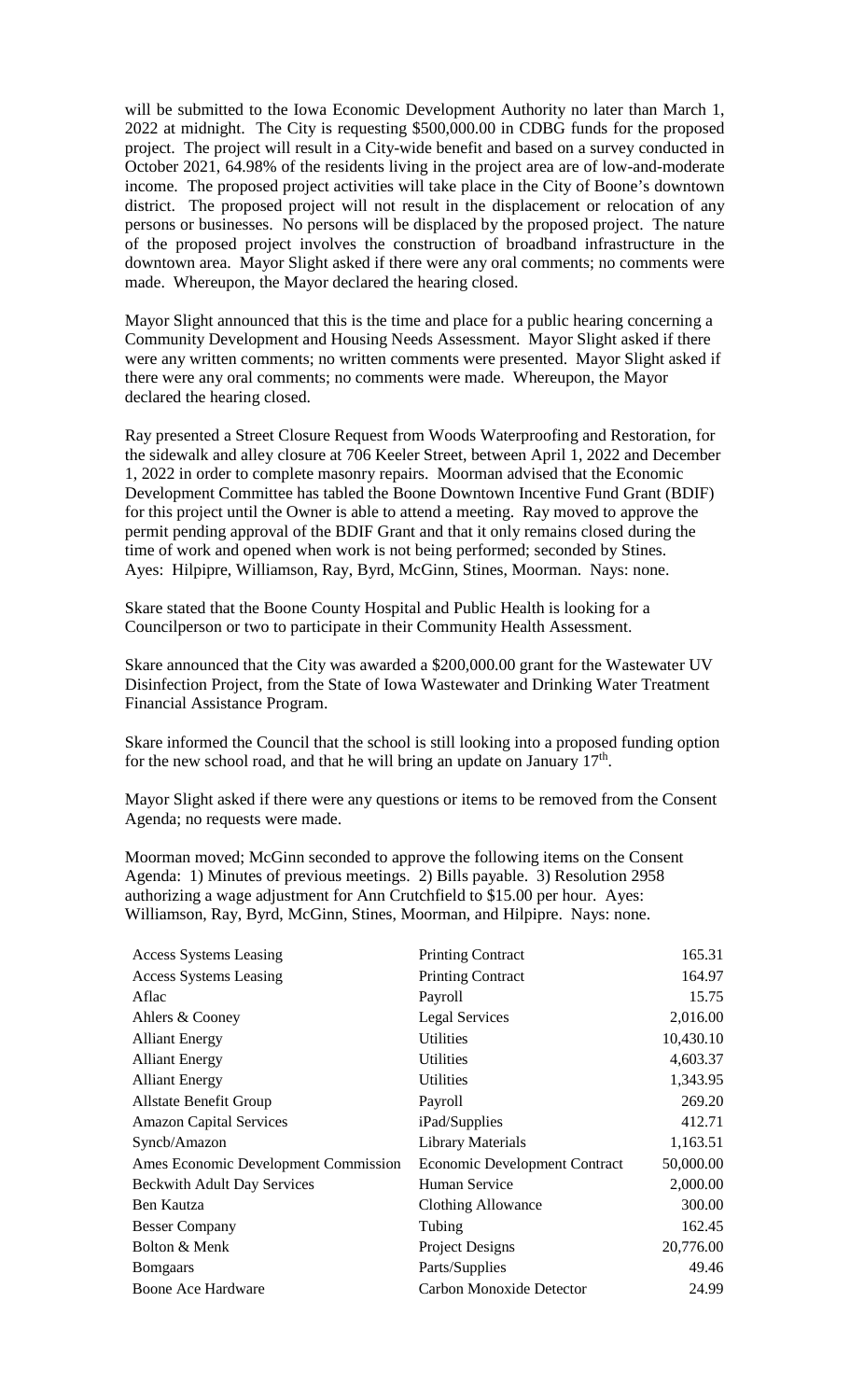| Boone Ace Hardware                   | Parts/Supplies             | 408.95      |
|--------------------------------------|----------------------------|-------------|
| Boone Bank & Trust Payroll           | Payroll                    | 300.00      |
| Boone County Economic Growth         | <b>Hotel Motel Grant</b>   | 5,000.00    |
| <b>Boone County Landfill</b>         | FY 2022 Assessment         | 5,275.38    |
| <b>Boone County Probation</b>        | Human Service Grant        | 2,750.00    |
| Boone Day Breakers Kiwanis           | Dues                       | 85.00       |
| <b>Boone Hardware</b>                | <b>Bolts/Screws</b>        | 3.04        |
| <b>Boone Rehabilitation Services</b> | <b>Wellness Program</b>    | 12,000.00   |
| Brekke & Mather                      | Repairs                    | 637.26      |
| <b>Brodart</b>                       | <b>Book Jackets</b>        | 531.81      |
| <b>Brown Electric</b>                | Repairs                    | 88.00       |
| Camp Fire Heart Of IA Camp Hantesa   | Human Service Grant        | 750.00      |
| <b>Candy Noelck</b>                  | Reimbursement              | 30.43       |
| <b>Casey Peterson</b>                | <b>Clothing Allowance</b>  | 300.00      |
| <b>Central IA Distributing</b>       | <b>Restroom Supplies</b>   | 179.00      |
| CenturyLink                          | Line Charges               | 133.91      |
| Change                               | <b>Library Postage</b>     | 68.40       |
| City Of Boone                        | <b>Utilities</b>           | 357.82      |
| City Of Boone                        | <b>Utilities</b>           | 30.54       |
| Clay Cornelis                        | <b>Clothing Allowance</b>  | 127.50      |
| Cody Bunning                         | <b>Clothing Allowance</b>  | 300.00      |
| <b>Collection Services Center</b>    | Payroll                    | 362.69      |
| Cory Stoneburner                     | <b>Clothing Allowance</b>  | 127.50      |
| Curtis Moran                         | <b>Clothing Allowance</b>  | 127.50      |
| David Moore                          | <b>Clothing Allowance</b>  | 127.50      |
| David Mozena                         | <b>Clothing Allowance</b>  | 127.50      |
| Dean Taylor                          | <b>Clothing Allowance</b>  | 127.50      |
| Delta Dental Of IA                   | Payroll                    | 525.70      |
| Denovo                               | 628 Story Demolition       | 53,875.00   |
| Donald Zehner                        | <b>Clothing Allowance</b>  | 300.00      |
| <b>Educational Development</b>       | <b>Library Materials</b>   | 133.78      |
| <b>Edward Higgins</b>                | Car Allowance              | 250.00      |
| <b>Hunter Lane</b>                   | 411 Medical                | 1,196.25    |
| <b>Farnham Aviation Services</b>     | <b>Contract Services</b>   | 4,444.00    |
| <b>Flash Technology</b>              | Lighting                   | 1,138.07    |
| Graymont Western Lime                | Chemicals                  | 4,545.02    |
| Heart Of IA                          | Human Service Grant        | 1,500.00    |
| Hawkins Water Treatment Group        | Chemicals                  | 4,341.56    |
| <b>HIRTA Public Transit</b>          | Human Service Grant        | 2,500.00    |
| Hiway Truck Equipment                | Part                       | 125.00      |
| Home Care Aid                        | Human Service Grant        | 1,500.00    |
| State Of IA                          | <b>Boiler Inspection</b>   | 80.00       |
| IA Department of Natural Resources   | Tank Management Fee        | 130.00      |
| IA Department of Natural Resources   | <b>Tank Management Fee</b> | 195.00      |
| IA Emergency Vehicle Install         | Part                       | 145.00      |
| IA One Call                          | Locates                    | 131.80      |
| <b>IA Prison Industries</b>          | Uniform/Signs              | 1,473.40    |
| IA Railroad Historical Society       | <b>CAT Grant Match</b>     | 5,000.00    |
| IA Workforce Development             | Payroll                    | 1856.96     |
| <b>Impact Community Action</b>       | Human Service Grant        | 2,500.00    |
| <b>Ingram Book Company</b>           | <b>Library Materials</b>   | 1,910.60    |
| Intoximeters                         | <b>Calibration Gas</b>     | 125.00      |
| <b>IPERS</b>                         | Payroll                    | 15, 177. 25 |
| Itsavvy                              | <b>Surface Case</b>        | 108.00      |
| <b>Jacob Demastus</b>                | <b>Clothing Allowance</b>  | 300.00      |
| Jacob Demastus                       | Reimbursement              | 2,500.00    |
| Jason Vazquez                        | <b>Clothing Allowance</b>  | 127.50      |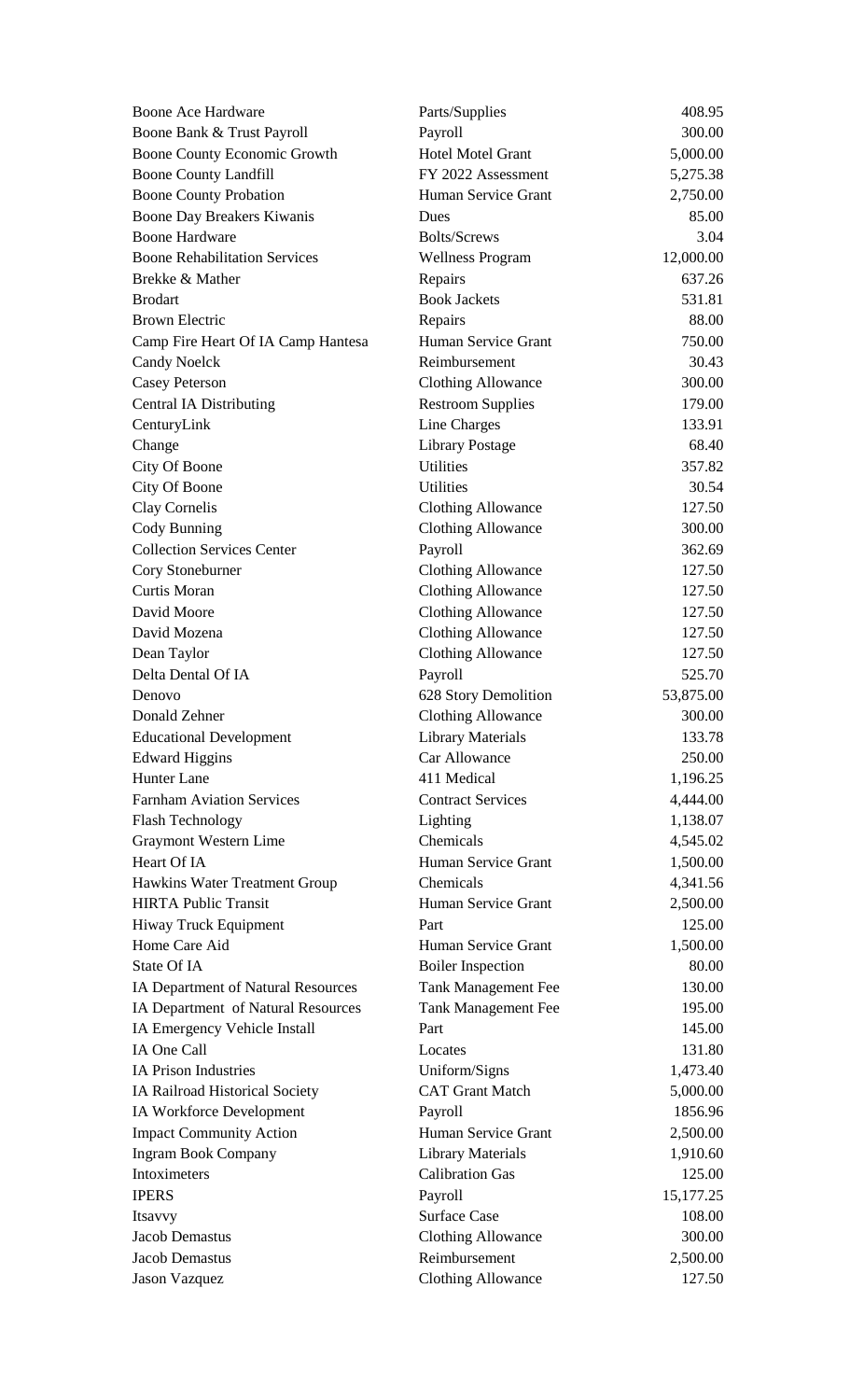| Jayme Crook                        | <b>Clothing Allowance</b>              | 300.00    |
|------------------------------------|----------------------------------------|-----------|
| <b>Jim Robbins</b>                 | <b>Legal Services</b>                  | 6,507.72  |
| John Frank Jr                      | <b>Clothing Allowance</b>              | 127.50    |
| John Rouse                         | Car Allowance                          | 250.00    |
| John Slight                        | Car Allowance                          | 150.00    |
| <b>Josh Eatock</b>                 | <b>Clothing Allowance</b>              | 127.50    |
| <b>Josh Eatock</b>                 | Reimbursement                          | 110.00    |
| Justin Adams                       | <b>Clothing Allowance</b>              | 300.00    |
| Kari Frost                         | <b>Clothing Allowance</b>              | 75.00     |
| Keystone Laboratories              | Lab Testing                            | 235.60    |
| Kiesler's Police Supply            | Ammunition                             | 3,549.00  |
| <b>Kriss Premium Products</b>      | Chemicals                              | 222.12    |
| Kruck Plumbing & Heating           | Repairs                                | 771.85    |
| Keith McDonald                     | <b>Erosion Control</b>                 | 11,487.50 |
| <b>Lookout Books</b>               | Children's Books                       | 257.45    |
| Mark Ellsbury                      | <b>Clothing Allowance</b>              | 127.50    |
| <b>Matthew Dietrick</b>            | <b>Clothing Allowance</b>              | 300.00    |
| Andrew Lynn McGill                 | <b>Contract Services/Reimbursement</b> | 1,407.50  |
| Meals On Wheels                    | Human Service Grant                    | 2,000.00  |
| Members 1st Credit Union           | Payroll                                | 160.00    |
| Menards-Ames                       | Supplies                               | 187.57    |
| Mid-America Publishing & Printing  | Subscription                           | 35.00     |
| Midland Power Cooperative          | <b>Utilities</b>                       | 18.73     |
| <b>Midwest Alarm Services</b>      | Inspection                             | 288.84    |
| <b>Mission Square Retirement</b>   | Payroll                                | 1,839.67  |
| Lucas Weigel                       | Clean Up                               | 400.00    |
| <b>Mongan Painting</b>             | Lime Silo Rehabilitation               | 1,253.84  |
| Municipal Fire & Police Retirement | Payroll                                | 28,787.21 |
| Mutual Of Omaha                    | <b>Insurance Premiums</b>              | 262.88    |
| Mutual Of Omaha                    | Payroll                                | 424.40    |
| Norsolv Systems Environmental      | Used Oil Collection                    | 115.05    |
| Ondrea Elmquist                    | Car Allowance                          | 250.00    |
| Opencom                            | <b>Internet Service</b>                | 136.90    |
| Optum-UHC Flex                     | Flex Claims                            | 223.66    |
| Optum-UHC Flex                     | Flex Claims                            | 473.80    |
| Productivity Plus                  | Part                                   | 40.37     |
| <b>Public Health Nursing</b>       | Human Service Grant                    | 2,000.00  |
| <b>Quality One</b>                 | <b>Custodial Services</b>              | 1,825.00  |
| <b>Staples</b>                     | <b>Office Supplies</b>                 | 389.07    |
| R & W Power                        | Supplies                               | 24.30     |
| R.S.V.P.                           | Human Service Grant                    | 3,000.00  |
| Reflections Glass & Mirror         | Repairs                                | 370.60    |
| <b>Robert Jones</b>                | <b>Clothing Allowance</b>              | 127.50    |
| <b>Robert Murphy</b>               | Housing Incentive                      | 5,000.00  |
| <b>Robert Robinson</b>             | <b>Clothing Allowance</b>              | 127.50    |
| <b>Rose Construction</b>           | Clean Sludge Bunker                    | 17,760.00 |
| <b>Ryan Homes</b>                  | Housing Incentive                      | 6,757.50  |
| Scott Hull                         | <b>Clothing Allowance</b>              | 127.50    |
| Shane Lovig                        | <b>Clothing Allowance</b>              | 300.00    |
| State Of IA                        | Payroll                                | 8,342.00  |
| Tom Walters Company                | <b>Waste Removal</b>                   | 20.00     |
| <b>Travis Baker</b>                | <b>Clothing Allowance</b>              | 127.50    |
| Treasurer/State of IA              | Sales Tax                              | 2641.00   |
| Treasurer/State of IA              | Water Excise Tax                       | 10349.00  |
| <b>UMB Bank</b>                    | <b>Bond Fees</b>                       | 750.00    |
| Sheldon P. Daigh                   | <b>Terminal Insulation</b>             | 600.00    |
| Van-Wall Equipment                 | Oil/Filter                             | 62.07     |
|                                    |                                        |           |